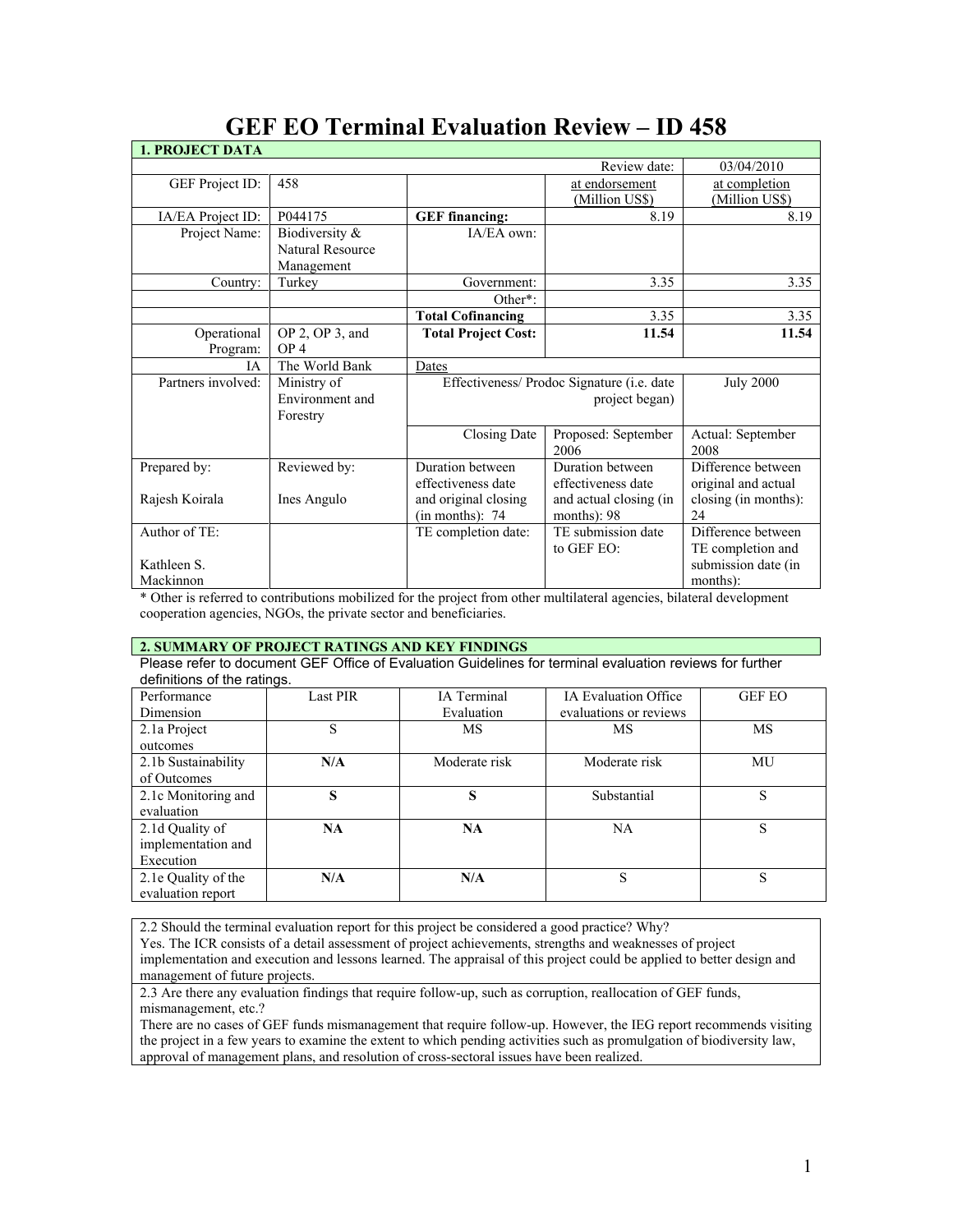# **3. PROJECT OBJECTIVES**

#### **3.1 Project Objectives**

### **a. What were the Global Environmental Objectives of the project? Were there any changes during implementation?**

According to the project appraisal document, the global environmental objective of the project was *"sustainable conservation of the biological diversity and ecological integrity of selected forest, wetland, steppe and alpine ecosystems that are representative of Turkey's four major bio-geographic zones. These include the Black Sea and Caucasian mountain region; the Central Anatolian plateau; and the European and Mediterranean regions."*

#### No change in the global environmental objectives of the project has been reported in the ICR.

**b. What were the Development Objectives of the project? Were there any changes during implementation? (describe and insert tick in appropriate box below, if yes at what level was the change approved (GEFSEC, IA or EA)?)**

According to the project appraisal document, the development objective of the project was *"to establish effective, intersectoral, participatory planning and sustainable management of protected areas and natural resources at four selected biodiversity conservation demonstration sites, and build capacity at the national level to facilitate replication of these activities at priority conservation sites throughout Turkey."*

Based on information presented in the ICR, no change in development objectives occurred.

| <b>Overall</b><br>Environmental<br><b>Objectives</b>         | <b>Project Development</b><br><b>Objectives</b>                                                          |                                                                                             | <b>Project Components</b> |                                                                         | Any other (specify) |                        |
|--------------------------------------------------------------|----------------------------------------------------------------------------------------------------------|---------------------------------------------------------------------------------------------|---------------------------|-------------------------------------------------------------------------|---------------------|------------------------|
|                                                              |                                                                                                          |                                                                                             |                           |                                                                         |                     |                        |
| objectives)                                                  | c. If yes, tick applicable reasons for the change (in global environmental objectives and/or development |                                                                                             |                           |                                                                         |                     |                        |
| Original<br>objectives<br>not<br>sufficiently<br>articulated | <b>Exogenous</b><br>conditions changed,<br>due to which a<br>change in objectives<br>was needed          | <b>Project was</b><br>restructured<br>because original<br>objectives were<br>over ambitious |                           | <b>Project was</b><br>restructured<br>because of<br>lack of<br>progress |                     | Any other<br>(specify) |
|                                                              |                                                                                                          |                                                                                             |                           |                                                                         |                     |                        |

# **4. GEF EVALUATION OFFICE ASSESSMENT OF OUTCOMES AND SUSTAINABILITY**

# **4.1.1 Outcomes (Relevance can receive either a satisfactory rating or a unsatisfactory rating. For effectiveness and cost efficiency a six point scale 6= HS to 1 = HU will be used)**

**a. Relevance** Rating: S The project is relevant to both at global and national level. According to the project appraisal document, the project is consistent with the GEF Operational Programs for Coastal, Marine and Freshwater Ecosystems (OP2), Forest Ecosystems (OP3), and Mountains (OP4). The project's four sites fall within the Global 200 Eco-regions identified by World Wildlife Fund.

The project is consistent with country priorities as well. Turkey ratified the Convention on Biological Diversity (CBD) in 1996, and subsequently prepared a National Biodiversity Strategy and Action Plan. According to the ICR, the project addresses three main strategic actions mentioned in the Bank's Country Assistance Strategy. The three strategic actions are strengthening policy and management capabilities of the Ministry of Environment and Forests (MEF), promoting stakeholder participation in project cycle, and involving stakeholders in formulating and implementing a natural resource conservation strategy.

#### **b.** Effectiveness Rating: MS

The project had mixed performance. It drafted the biodiversity conservation law and prepared four management plans, but their official approval, and hence implementation, did not take place. The project succeeded in conducting all intended activities for raising awareness, but it failed to have information centers fully operational.

The project introduced a participatory strategy to rationalize biodiversity conservation policies. Based on this, a new law for nature and biodiversity conservation has been drafted, consulting broadly with relevant stakeholders, but the law has not been approved for implementation. Four management plans, including plans for management of cultural assets, ecotourism, and grazing, have been prepared in a participatory manner, but only one of them got approval by the time project was completed.

A total of 150 small grant projects were implemented for community development. The example of projects includes revolving fund schemes and alternative agricultural practices to reduce grazing, timber harvesting, and water use threats to the protected areas. The ICR notes that the small grants program delivered "modest" socioeconomic benefits.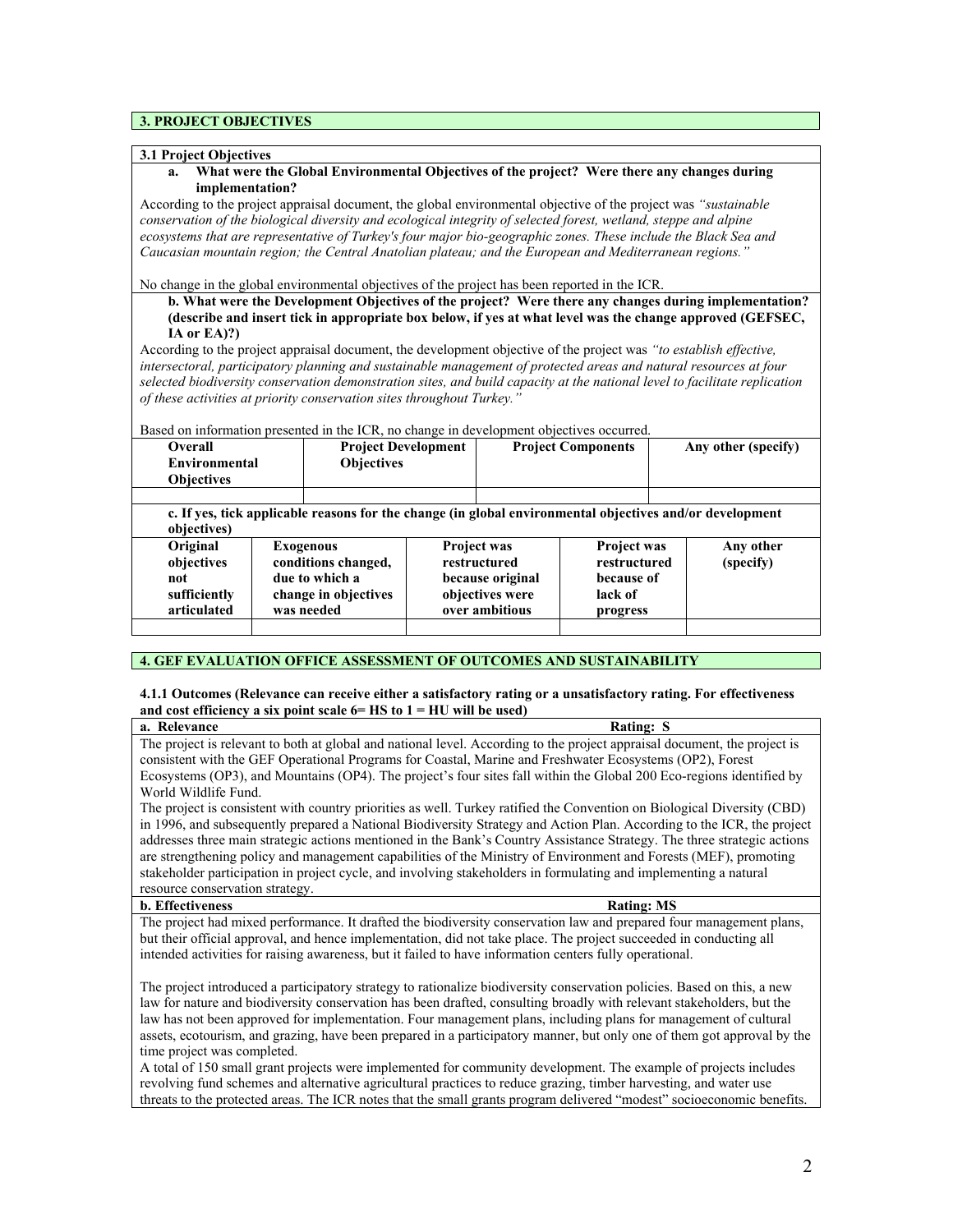In terms of capacity building, the project organized relevant training courses and foreign tours for project personnel, ministry staff, and national and local stakeholders (767 individuals participated in within-country trainings and 182 in foreign study tours). The project identified nine sites for replication of effective management systems and provided support for activities such as raising awareness, setting conservation targets, analyzing risk, and preparing action plans. To facilitate planning activities in protected areas, the project published and distributed a "Management Planning Guide" and a publication on "Best Practices in Protected Areas in Turkey". The project organized Turkey's first National Conference on Biodiversity and Protected Area Management, and published "Planning and Management of Protected Areas: The BNRMP Experience." A firm was hired to provide technical assistance and training to Protected Area Management Authority (PAMA) staff in preparing protected area management plans.

The project established a Biodiversity Integration Committee (BIC) to integrate biodiversity conservation into the forest management plans at three project sites, and it prepared, involving relevant stakeholders, forest management plans for two of the sites. The project facilitated the establishment of a Biodiversity Monitoring Unit (BMU) within the MEF. The project built visitor information centers in three out of four sites, but due to lack of staff the centers are not functional. Although visitor planning was completed, little or no management exists on the ground; as a result uncontrolled tourism still poses a threat at some sites such as Koprulu Kanyon.

With respect to raising awareness of key stakeholders, the project facilitated preparation of two national awareness strategies: a National Biodiversity Awareness Strategy and Action Plan (for public awareness on biodiversity) and a Strategy and Action Plan for Capacity Building of Non-Governmental Organizations Related to Biodiversity (NGOSAP). A total of 19 NGOs (11 national and 8 local) participated to prepare the NGOSAP. At the local level, the project developed and distributed brochures, posters, and logos for general public awareness, educational materials for primary school students and an Environmental Education Resource Booklet for use by teachers, NGOs, volunteers. However progress in implementing the strategies was limited.

**c. Efficiency (cost-effectiveness) Rating: MS**

Standard appraisals for cost effectiveness such as net present value or economic rate of return were avoided, but according to the ICR, the project was "a very low cost high-impact" GEF project. However there are four main issues related to efficiency of the project. For extensive capacity development of government officials, a firm was hired, but the firm itself took project's "a great deal of effort" to orient it to provide skills and services of greater relevance. Vehicles for project sites and replication sites were bought at the same time, but due to delays in launching replication activities, vehicles were available in surplus, which were "inappropriately" used by ministry officials. Since piloting activities and replicating activities were not simultaneous, fewer vehicles could have been bought. During the first three years of implementation, achievements were "little". The project was completed in two more years than originally planned.

#### **4.1.2 Impacts: summarize the achieved intended or unintended impacts of the project.**

Project's collaboration with NGO community in most of the activities contributed to build NGO capacity especially in drafting nature protection and biodiversity legislation, participatory protected area management planning processes, and technical assistance on protected area management. The participatory management planning process and the biodiversity database/inventory work introduced through the project are foundations for Natura 2000, which is required for Turkey to enter into EU. Because the nation-wide forest management policy change took place after the BIC initiative was piloted, experience from the project's initiative contributed to incorporate biodiversity conservation into the revised forest management regulation nationwide. Through small grant program, the project resulted in behavior change of local communities regarding the more sustainable pattern of resource use. The Protected Area Management Effectiveness Tracking Tool (METT) introduced by the project enabled to assess strengths and weaknesses of Turkey's protected area management network, which could lead to better management of the protected areas. Due to management efforts of the project, Camili was declared Turkey's first UNESCO Biosphere reserve. The project impacts were significant in Turkey's interest to align its policy and legal framework for protected area management more closely with the EU. Small grant Program closely related to the EU's Common Agricultural Policy. Implementation of global best practices in protected area management by the project contributed to the government to align conservation measures with EU policies and institutions. As the protected area management planning was topdown, the project became a platform for the government officials to learn about participatory management practices.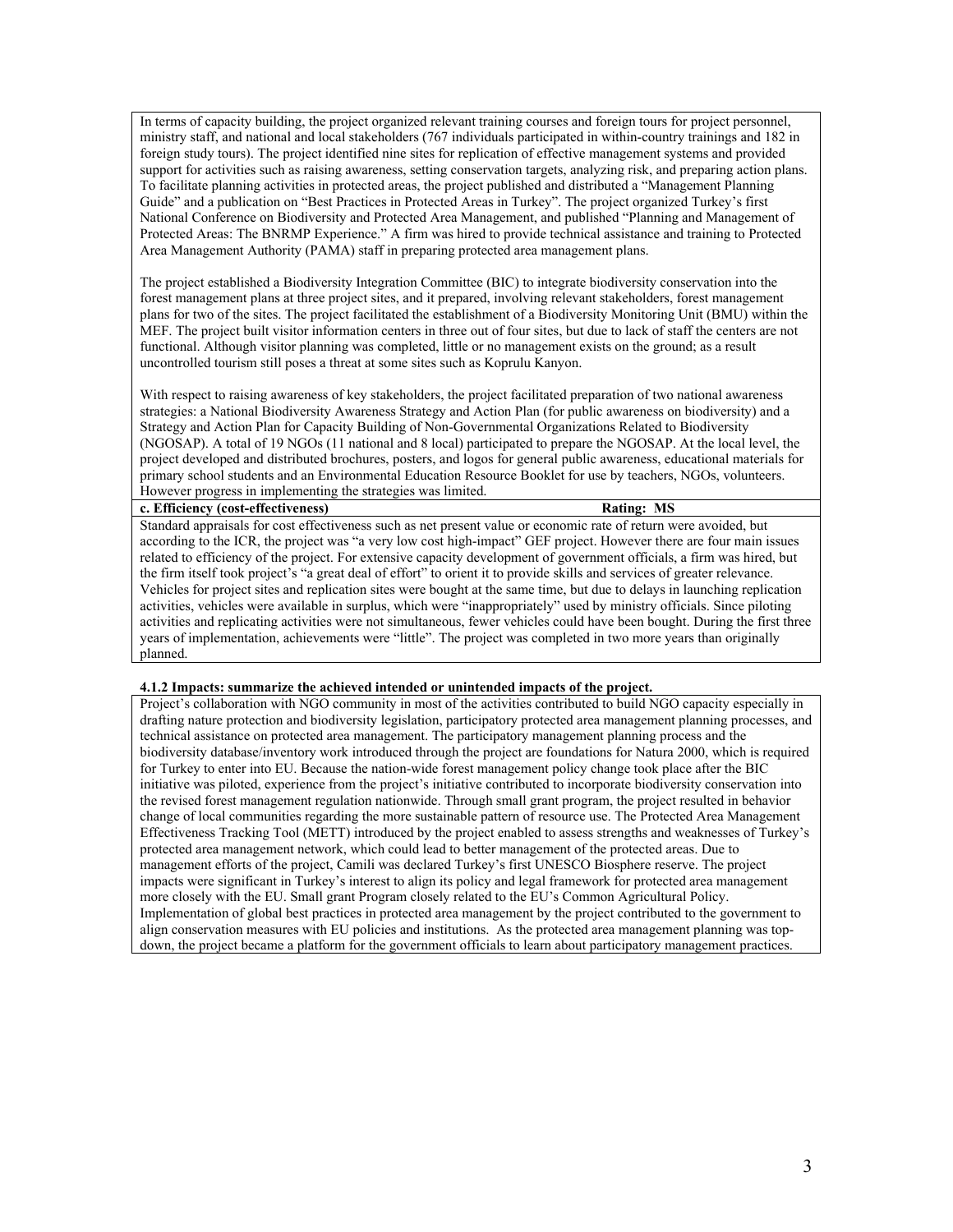**4.2 Likelihood of sustainability.** Using the following sustainability criteria, include an assessment of **risks** to sustainability of project outcomes and impacts based on the information presented in the TE. Use a four point scale (4= Likely (no or negligible risk); 3= Moderately Likely (low risk); 2= Moderately Unlikely (substantial risks) to 1= Unlikely (High risk)). The ratings should be given taking into account both the probability of a risk materializing and the anticipated magnitude of its effect on the continuance of project benefits.

#### **a.** Financial resources **Rating:** L

According to the ICR, the government is committed to funding protected areas once management plans are approved, and the plans are being aligned with ministry's own budget processes to ensure that financing would be available for their implementation.

#### **b.** Socio political Rating: L

As mentioned in the ICR, national government, local government authorities, local communities and NGOs are highly supportive of continuing the project outcomes. One of the key positive outcome project has resulted is the trust between stakeholders (the communities, local authorities and PAMAs), which helps to ensure sustainability of the project outcomes.

# **c.** Institutional framework and governance Rating: ML

Biodiversity Information Monitoring System (BIMS) has been established and it is operating, but institutional future of the BIMS and further database management responsibilities need to be clarified in legislation. Draft Protected Area legislation has been prepared, but it is not promulgated. According to the ICR, the extent to which good practices of the project is mainstreamed into national and provincial institutions are yet to be observed.

#### **d. Environmental Rating: MU**

At three of the four project sites, water supply for ecosystems remains a main issue as some other projects draw water on which the ecosystems of this project's sites depend. At one of these sites, Sultan Sazligi, the PAMA has been able to convince local people to release water into the wetland, but as stated in the ICR, the water flow is not sufficient enough to maintain the ecological viability. Similarly, uncontrolled tourism possesses a threat at some sites such as Koprulu Kanyon, and illegal construction within and around project sites still needs to be addressed.

# **4.3 Catalytic role**

# **a.. Production of a public good**

As a consequence of the project, nature conservation has been included in school curriculum at national level. According to the ICR, the participatory processes encouraged by the project in preparing the biodiversity law and management plans resulted in greater social cohesion. Local people have been aware of natural resource-based economic opportunities, which were unknown before. Due to influence of the project, there have been increased productive opportunities for women and educational opportunities for children. Income generating activities such as beekeeping, animal husbandry, and craft production play roles in local social development, gender sensitivity and poverty reduction. Awareness raising activities such as publication of guidelines and source book materials have enabled increased knowledge of local people on biodiversity and nature conservation.

#### **b.. Demonstration**

No example of demonstration is included in the ICR.

# **c.. Replication**

The project's good practice had been replicated at nine other sites, with strong local support. This replication provided an opportunity to apply good practice guidelines by the project nation-wide. One of these sites, the Küre Mountains, received a follow-up grant from the Global Environment Facility.

### **d.. Scaling up**

As a result of project efforts, biodiversity management has been included in a new forestry regulation, which ensures the biodiversity conservation in all new forest management plans nation-wide. One of the replication sites of the project, Camili, is declared as Turkey's first UNESCO Biosphere Reserve, and 3000 hectares of one of the project site, Igneada, has been declared as a National Park from its original status of conservation area. The project drafted a new law for biodiversity conservation, meeting international standards and involving relevant stakeholders, and the law is awaiting official promulgation.

# **4.4 Assessment of processes and factors affecting attainment of project outcomes and sustainability.**

**a. Co-financing.** To what extent was the reported cofinancing (or proposed cofinancing) essential to achievement of GEF objectives? Were components supported by cofinancing well integrated into the project? If there was a difference in the level of expected co-financing and actual co-financing, then what were the reasons for it? Did the extent of materialization of co-financing affect project's outcomes and/or sustainability? If it did, then in what ways and through what causal linkages?

The proposed co-financing, which constitutes 29% of the total project cost, was materialized. The ICR does not provide discussion on co-financing; however, it could be said that it was essential for the extent of activities carried out by the project.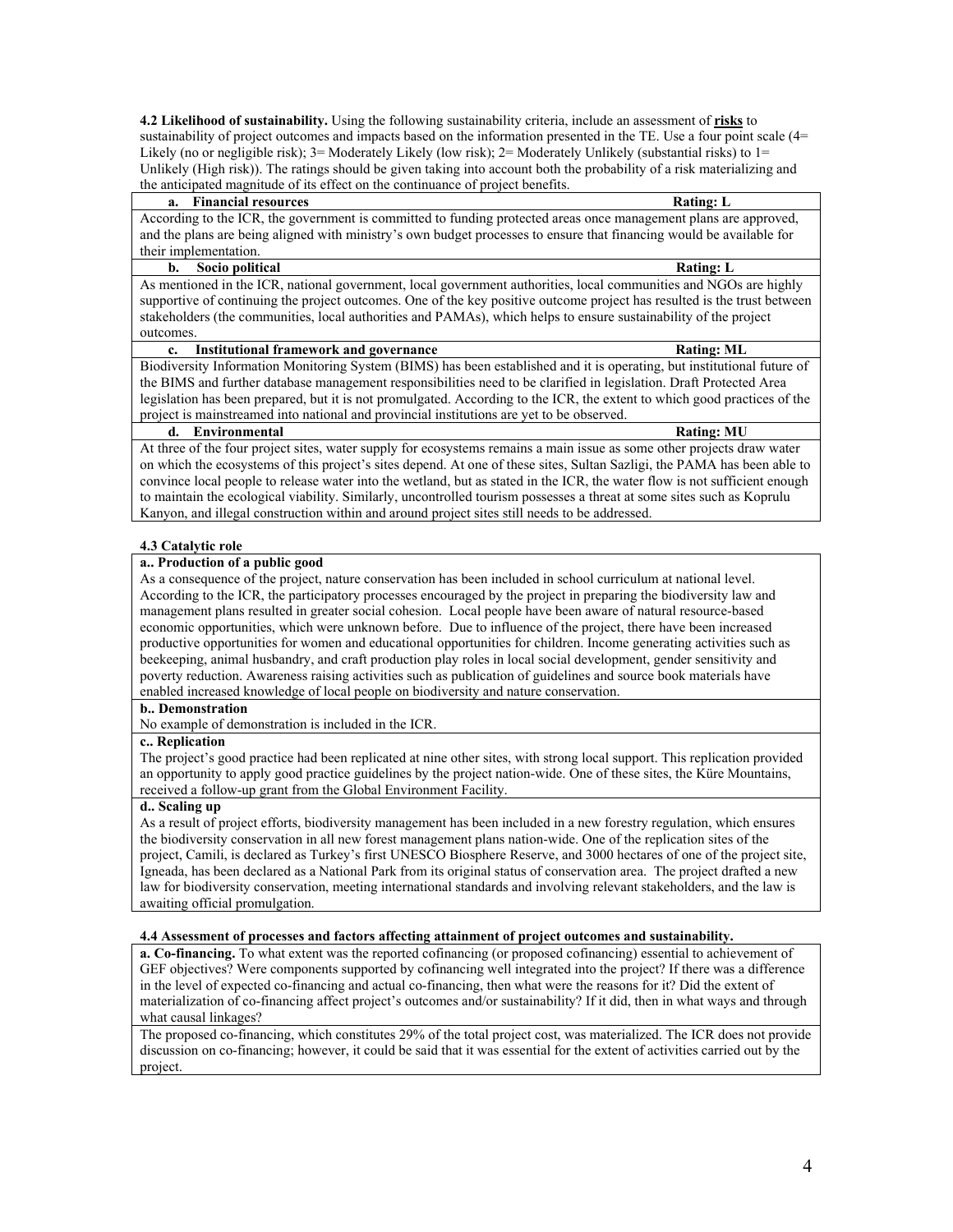**b. Delays.** If there were delays in project implementation and completion, then what were the reasons for it? Did the delay affect the project's outcomes and/or sustainability? If it did, then in what ways and through what causal linkages? The project was designed to be completed in six years, but it was extended twice and was completed in eight years. It was extended to complete preparation of the protected area management plans and civil work activities. Because of delays in obtaining permits for civil work in Sazilini National Park, the extension was requested again. Delay in project completion had positive effect in project's outcome as it enabled more thorough participation of local people in preparing management plans and enabling replication in new sites. Implementation of some programs also encountered long delays. For example Small Grant Program could not be launched on time because of regulatory constraints. Although the ministry worked "hard" to provide decentralized management of project funds, delays occurred generally because most approvals had to be received from the Ministry in Ankara, rather than at the field level. **c. Country Ownership.** Assess the extent to which country ownership has affected project outcomes and sustainability? Describe the ways in which it affected outcomes and sustainability highlighting the causal links. Turkey has top-down conservative approach. Although the project was designed to bring participatory bottom-up process, the government implemented it. The ICR considers it as "remarkable". Similarly, although the government was changed in late 2002, interest of new government in the project remained. When the project was in problematic status as showed by the MTR, the government showed concern for rectification. Hence most of the changes recommended by the MTR (in indicators, short-term targets, and work plan) were endorsed by the government, which resulted in a "significant" progress of project performance. To avoid delays from the approvals required to be obtained from the Ministry in Ankara, rather than at the field level, the Ministry worked "hard" to adjust the system to provide more decentralized management of project funds. This resulted in positive outcomes. Along with a senior Bank staff, government was closely involved in making decision to drop off the construction of park facilities at Köprülü Kanyon National Park.

### **4.5 Assessment of the project's monitoring and evaluation system based on the information in the TE a. M&E design at Entry Rating (six point scale): MS**

The project appraisal document includes a plan of M&E. Indicators are identified, but they are not SMART. No baselines were identified at appraisal. According to the ICR, the idea that the project would monitor the impacts of resource use (grazing, forest extraction, etc.) on biodiversity was "unrealistic". Several indicators were "extremely difficult" to measure and would require systematic data collection for proper monitoring.<br>b. M&E plan Implementation Rating (six point scale): S

# **Rating (six point scale): S**

The mid-term evaluation of the project was executed in 2003. The Protected Area Management Effectiveness Tracking Tool (METT), originally designed by the Bank to meet GEF's requirement of project's performance monitoring, was translated into Turkish and piloted at the four initial project sites. The METT assesses performance at the site-level against six criteria for protected area management effectiveness identified by the World Commission on Protected Areas. Based on METT, the Bank developed and applied a "graphic scoring and reporting system" so that performance could be monitored over time. BIMS was also implemented as intended.

b.1 Was sufficient funding provided for M&E in the budget included in the project document?

The project document included US\$0.51 million for project management and monitoring. b.2a Was sufficient and timely funding provided for M&E during project implementation?

As mentioned in the ICR, US\$0.56 million was used for project management and monitoring. It appears that the sufficient and timely funding was provided for M&E.

b.2b To what extent did the project monitoring system provided real time feed back? Was the information that was provided used effectively? What factors affected the use of information provided by the project monitoring system?

Based on the feedback from the mid-term review (MTR), the project's performance ratings were lowered. A series of short term targets were set up, activities were redesigned focusing on outreach and participation of national and local stakeholders, and key indicators were realigned to enable to project team to focus on achieving clear results and replicable outcomes were agreed at the Midterm. Based on the findings of MTR park facilities at Köprülü Kanyon National Park were not constructed. This led to the reallocation of fund to the consultancies and training. Another change made as a result of the MTR was dropping off of the original strategy to support development of a centrallylocated Replication Unit because it was largely ineffective, in favor of a wider replication strategy which involved tapping into a national network of biodiversity conservation specialists.

b.3 Can the project M&E system (or an aspect of the project M&E system) be considered a good practice? If so, explain why.

Yes. The project M&E system enabled to identify weaknesses in project performance and opportunity to rectify them. Feedback from M&E system led project team, government and the Bank work closely in achieving the project targets, which ultimately resulted in "significant improvement" of project's operation.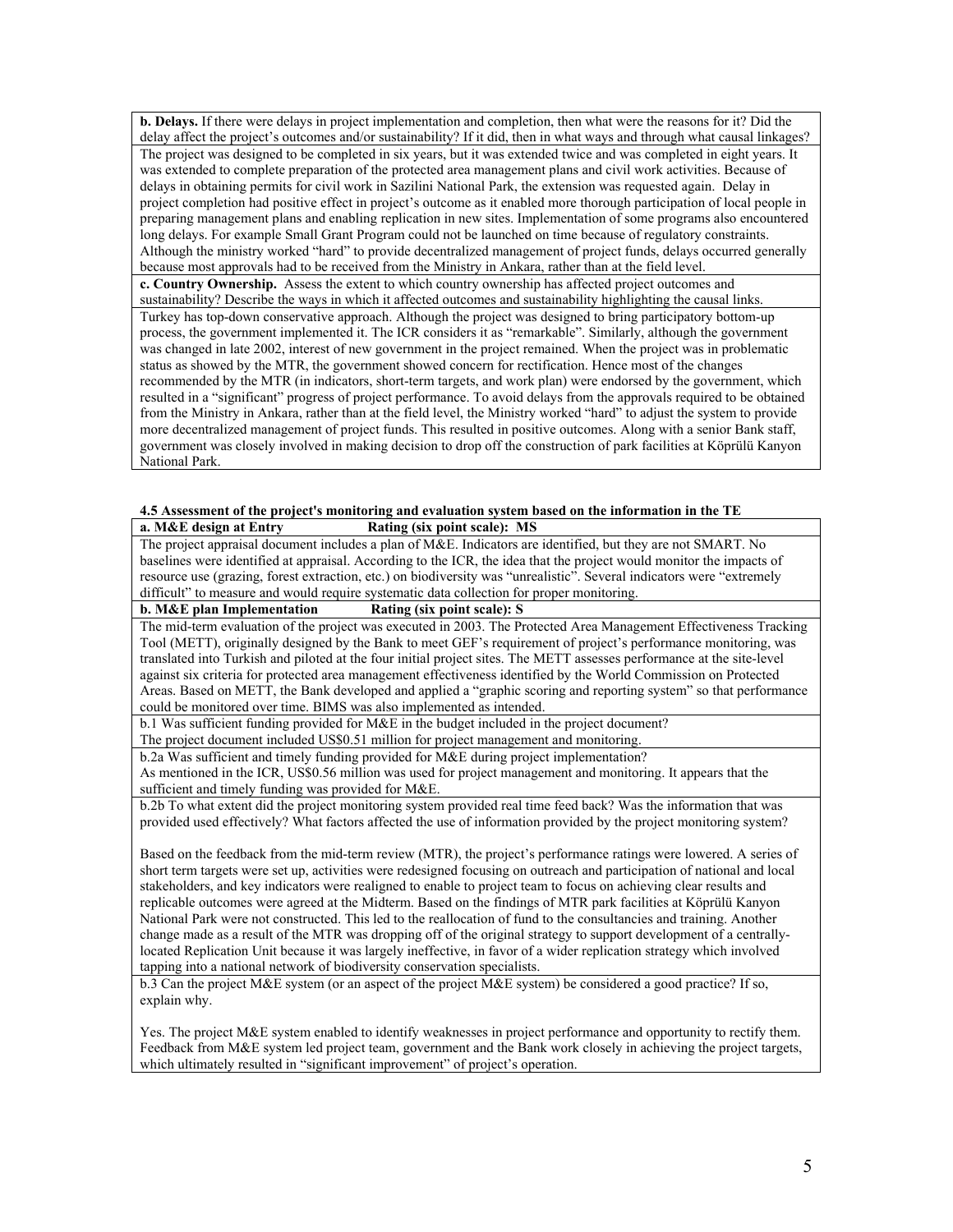**4.6 Assessment of Quality of Implementation and Execution**

# **a. Overall Quality of Implementation and Execution (on a six point scale): S**

**b. Overall Quality of Implementation – for IA (on a six point scale): S**

Briefly describe and assess performance on issues such as quality of the project design, focus on results, adequacy of supervision inputs and processes, quality of risk management, candor and realism in supervision reporting, and suitability of the chosen executing agencies for project execution.

According to the ICR, a firm was hired to design a project, but the output was weak, and the project had to be redesigned. The Bank provided close supervision, and the quality of the project design was "highly innovative and ambitious", given the institutional and legal context for nature protection in Turkey. ICR considers that the project's design "over-estimated" management capacity within General Directorate of Nature Conservation and National Parks (GDNCNP) and General Directorate of Forestry (GDF), and "underestimated" the manageability of many of the critical issues which were affecting selected sites. The Bank translated the Protected Area Management Effectiveness Tracking Tool (METT) into Turkish and piloted it at the four initial project sites. This improved M&E system, and consequently the performance of the project. Because the MTR concluded that the project performance was unsatisfactory, the Bank provided frequent inputs to help address these shortcomings. A senior Bank staff and government were closely involved in making decision to drop off the construction of park facilities at Köprülü Kanyon National Park. This led project to divert resources in more pressing areas. Through regular field visits in connection with activities related to other projects, Bank staff supervised the project team regularly and frequently. When travel was restricted following September 11, videoconference facilities were used for face-to-face interactions. In order to intensify supervision of procurement and financial management, these responsibilities were transferred to the Bank's Country Office from the Bank headquarter.

**c. Quality of Execution – for Executing Agencies[1](#page-5-0) (rating on a 6 point scale) MS**

Briefly describe and assess performance on issues such as focus on results, adequacy of management inputs and processes, quality of risk management, and candor and realism in reporting by the executive agency.

According to the ICR, EA focused more on "the most difficult and intractable" rather than on easier issues at the beginning of project. As a result "little" was achieved during the first 3 years of the project. In interest of the government/EA, MTR provided corrections, and their implementation resulted in "significant" improvement of the project performance. It was able to establish "excellent" relationships with the broad conservation community (NGOs and academicians), and worked consistently to develop and disseminate good practice materials. Overall fiduciary compliance was "quite good", but making commitments and disbursing fund were slow, until sometime after the MTR, because of multiple approvals required. Among the four project sites, two were managed by GDNCNP as National Parks and the other two by GDF as Forest Reserves. One of the challenges faced by the project was achieving consensus between these two Directorates, who had different authorizing environments and institutional cultures. According to the ICR, the PAs managed by GDNCNP was slow to appreciate the challenges and benefits of participatory PA planning and management, and the PAs managed by GDF remained understaffed. The issue of understaffing was repeatedly raised during supervision, but was never fully solved.

# **5. LESSONS AND RECOMMENDATIONS**

 $\overline{a}$ 

Assess the project lessons and recommendations as described in the TE

# **a. Briefly describe the key lessons, good practice or approaches mentioned in the terminal evaluation report that could have application for other GEF projects**

The ICR reports following lessons learnt from this project:

- 1. A project needs to be realistic both in designing and setting objectives and indicators, especially when the project attempts to apply new management practices that require considerable institutional and legal change.
- 2. Institutionalizing change requires a substantial time frame and "buy-in" from different levels of society such as local communities, PAMAs, and decision makers. Such change should begin before the project completes.
- 3. The extent to which capacity was fully mainstreamed within the GDNCNP was limited because of insufficient staffing at the PAMA level and using short-term consultants for some key tasks.
- 4. The Small Grant Programs contributed to build trust and cooperation at the local level by building good will and partnerships, and outreach activities such as the national conference and other collaboration with NGOs at both site and national level helped to advance conservation agenda by strengthening and improving partnerships between government and civil society.

<span id="page-5-0"></span><sup>&</sup>lt;sup>1</sup> Executing Agencies for this section would mean those agencies that are executing the project in the field. For any given project this will exclude Executing Agencies that are implementing the project under expanded opportunities – for projects approved under the expanded opportunities procedure the respective executing agency will be treated as an implementing agency.